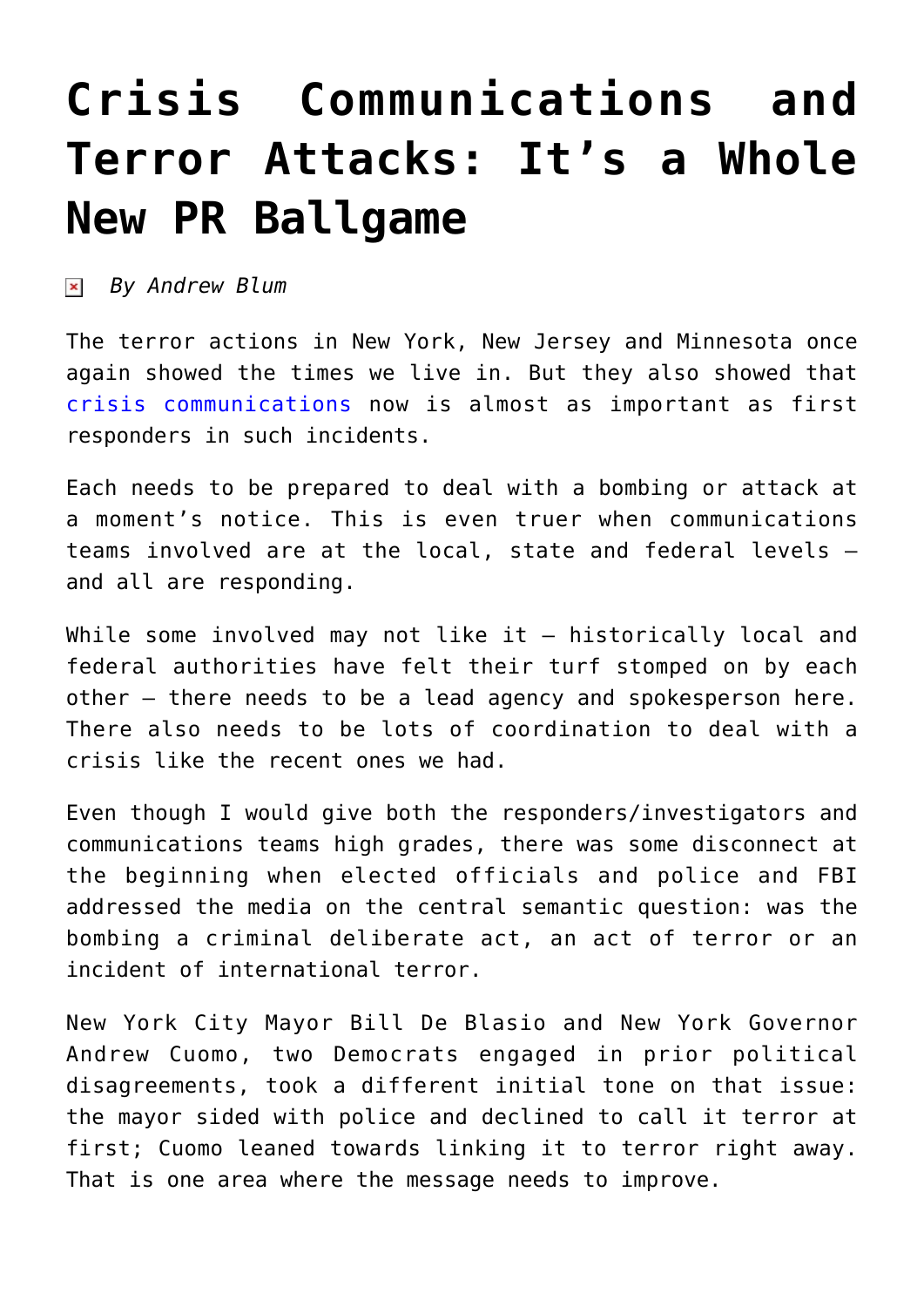

Additionally, the attacks spilled over into the presidential election with [Donald Trump](https://news.google.com/news/section?cf=all&hl=en&pz=1&ned=us&q=Donald%20Trump&topicsid=FRONTPAGE&ict=ln&topicnv=__AB21PFyzQVrTSqpsrcZXL_oNyXJeHmRq3jFJXwFizogzvrcIfSRcbguvTKQpjJ-BHxeuolJfKFZN7lXslGk2qGJM92Fi-QlJWhzSiI6hxdofpRm4yhGWy27Pq303z1km3tXiK-9X9xAtv5EDcoOODvjYq1SNbUUgebKXfhFCqy8zTgVSDGy_3kPVyT50XRyknH-EA6BURe1OP38e6s2h6LRx5R1nvTGFo_sBitH2XyduySvU00lmh8LcLabwGBlgxKbR6Ae8UUXJXGvupiXULG1tI5iCpyueH6du1YEkdOHa6C105r4rKiEesvuExQMdfBTa-ThrTb00U9i7IiJYZCj0gqdjIRVFbf35Sn5co3jXoPBPfNmBVRkJ9rlA6eYYuDeKqLPSQuZUFcV6NaBduwqBmDI1SoUis_XnDlZlmKjMIjM89N9xgbTcIeVgnckJolrAR3tbMRwHrjJseS-2xGwnc11zlRwQetcaj0A-KmdR_xNIz0riVo-Cd-eILAGIj7eQ0TyCJNqsL2042VgyEBrUvuOev41bv_jAsHYOnkiKUPfUF0nNuuMc5nZh0hGE8fJy3lnbi-2SWZsoNa63Al7wxAYx7xflI5lvUkkqqptJWqwnhCPj1MYDuB8SxocePM6aMsySDRhGDSVpmZM98jYV9OGFRH1pvk9ZFpCn5cpBBuwPxZ346j5ZI8X_uYyYU9uRUBflWWbSsg6lEm8DeyShZYutqb21EuesyxpSCJAyGbxcoYqr_E4%3D&siidp=23dc8bf1d606ebc99d7dd3063430f81fa3b2) commenting right away and [Hillary](https://www.google.com/search?hl=en&gl=us&tbm=nws&authuser=0&q=hillary+clinton&oq=hillary+clinton&gs_l=news-cc.3..43j0l9j43i53.6711.8613.0.8860.15.8.0.7.7.0.120.630.7j1.8.0...0.0...1ac.1.1x3iYxxS6os) [Clinton](https://www.google.com/search?hl=en&gl=us&tbm=nws&authuser=0&q=hillary+clinton&oq=hillary+clinton&gs_l=news-cc.3..43j0l9j43i53.6711.8613.0.8860.15.8.0.7.7.0.120.630.7j1.8.0...0.0...1ac.1.1x3iYxxS6os) waiting for more facts. They

then engaged in attacks on each other over national security. Politics is the wild card in such attacks and can hijack the message.

Where the authorities and communications teams excelled was in using cell phone emergency alerts to let residents of the New York City area know they had a suspect in mind who they were looking for.

According to a story in *PRWeek*, the NYPD, meanwhile, used its 118 Twitter accounts to share photos of the suspect, who was captured on Monday morning, and to send the public information. This was according to Peter Donald, NYPD assistant commissioner for communication and public information, *PR Wee*k said.

While cell phone alerts and Twitter were a big help, crisis communications still comes down to [PR](https://www.commpro.biz/public-relations-section/) people and planning so when an attack happens the plan can work well.

**Tips for Crisis Communications and Terror Attacks**

- Just like first responders have training drills, so should communications teams.
- Refresh your crisis plan often.
- Give the press and public the best answers you have when you have them. A breaking event like a terror attack will always change so be prepared to provide many